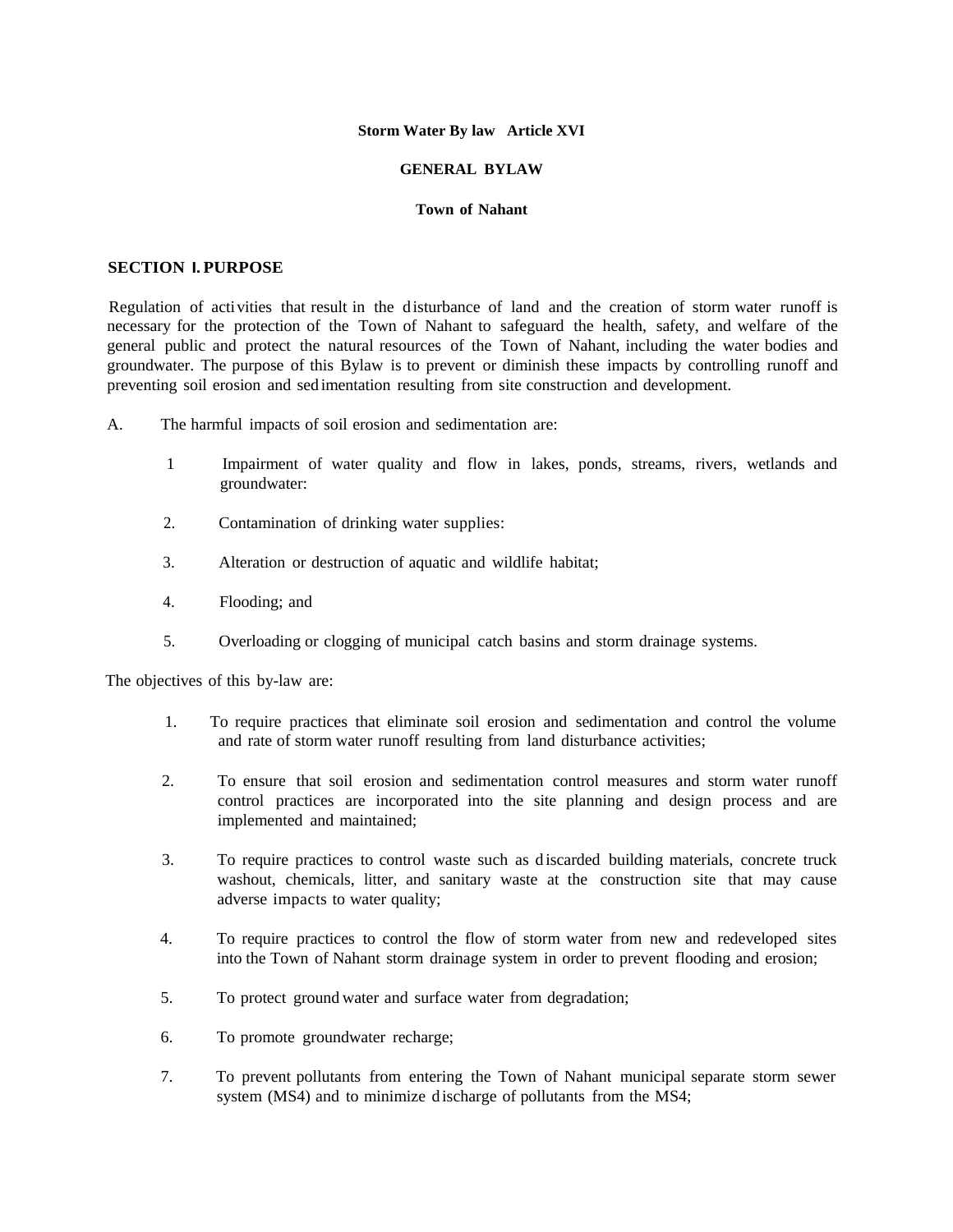- 8. to ensure adequate long-term operation and maintenance of structural storm water best management practices so that they work as designed;
- 9. to comply with state and federal statutes and regulations relating to storm water d ischarges; and
- 10 To establish the Town of Nahant legal authority to ensure compliance with the provisions of this by-law through inspection, monitoring, and enforcement;
- 11 . To establish decision-making processes surrounding the land development activities that protect the integrity of the watershed and preserve the health of wetland and water resources:
- 12. to require that new development, redevelopment and all land conversion activties maintain the after-development runoff characteristics equal to or less that predevelopment runoff characteristics to provide recharge and to reduce flooding, stream bank erosion, siltation, nonpoint source pollution, property damage, and to maintain the integrity of stream, channels and aquatic habitats;
- I 3. To establish construction/alteration and post-development storm water management standards and design criteria for the regulation and control of storm water runoff quality and quantity
- I 4. To establish design criteria for measures to minimize nonpoint source pollution from storm water runoff which would otherwise degrade water quality;
- I 5. To establish design and application criteria for the construction and to use of structural storm water control facilities that can be used to meet minimum construction/alteration and post-development storm water management, storm water site design practices or "low- impact development" practices, such as reducing impervious cover and the preservation of open space and other natural areas, to the maximum extent practicable;
- 1 6. To establish provisions for the long-term responsibility for and maintenance of structural storm water control facilities and nonstructural storm water management practices to ensure that they continue to function as designed, are maintained, and pose no threat to public safety;
- 17. To establish provisions to ensure that there is an adequate funding mechanism, including surety, for the proper review, inspection, and long-term maintenance of storm water facilities implemented as part of this Bylaw; and
- 18. To establish administrative procedures and fees for the submission, review, approval, or disapproval of storm water management plans, and for the inspection of approved active projects and long-term follow-ups.

# **SECTION 2. DEFINITIONS**

ABUTTER: The owner(s) of land abutting the activity.

AGRICULTURE: The normal maintenance or improvement of land agricultural or aqua cultural use, as defined by the Massachusetts Wetlands Protection Act G.L. c. 131, § 40, and its implementing regulations.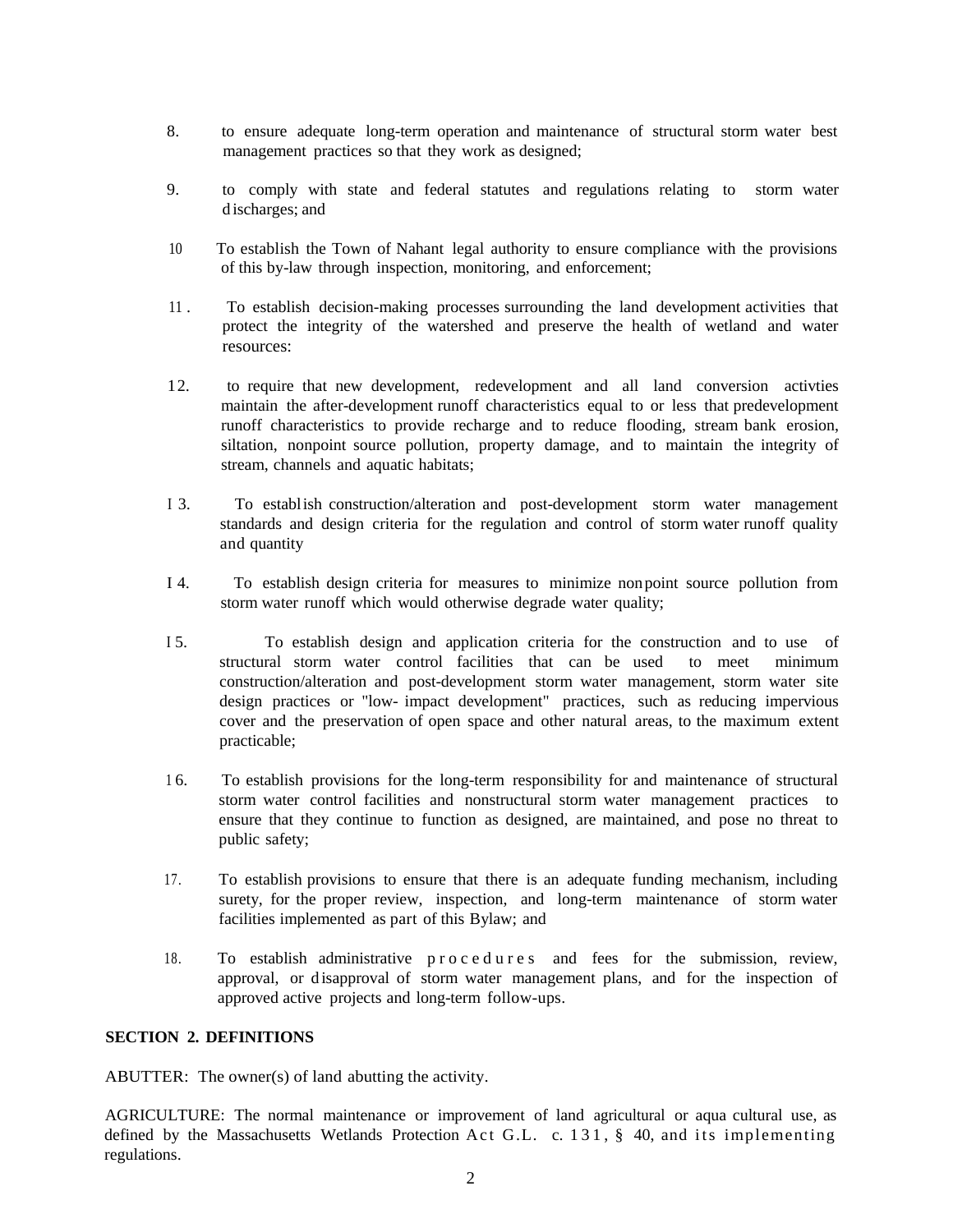APPLICANT: Any person, individual, partnership, association, firm, company, corporation, trust, authority, agency, department, or political subdivision of t he Commonwealth or the Federal government to the extent permitted by law requesting a soil erosion and sediment control perm it for proposed landdisturbance activity.

AUTHORIZED EN FORCEM ENT AGENCY: The Planning Board its employees or agents designated to enforce this by-law.

BEST MANAGEMENT PRACTICE (BMP): An activity, procedure, restraint, or structural improvement that helps to reduce the quantity or improve the quality of storm water runoff.

CERTIFIED PROFESSIONAL IN EROSION AND SEDIMENT CONTROL (CPESC): A certified Specialist in soil erosion and sediment control. This ce1tification program, sponsored by the Soil and Water Conservation Society in cooperation with the American Society of Agronomy, provides the public with evidence of professional qualifications.

CONSTR UCTION AND WASTE MATERIALS: Excess or discarded building or site materials, including but not limited to concrete truck washout, chemicals, litter and sanitary waste at a construction site that may adversely impact water quality.

CLEARING: Any activity that removes the vegetative surface cover.

DEVELOPMENT: The modification of land to accommodate a new use or expansion of use, usually involving construction.

DISTURBANCE OF LAND: Any action that causes a change in the position, location, or arrangement of soil, sand rock, gravel of similar earth material.

EROSION: The wearing away of the land surface by natural or artificial forces such as wind water, ice, gravity, or vehicle traffic and the subsequent detachment and transportation of soil particles.

ESTIMATED HAVITAT OF RARE WILDLIFE AND CERTIFIED VERNAL POOLS. Habitats Delineated for state-protected rare wildlife and certified vernal pools for use with the Wetlands Protection Act Regulations (310 CMR 10.00) and the Forest Cutting Practices Act Regulations (304 CMR 11.00).

GRADING: Changing the level or shape of the ground surface.

GRUBBING: The act of clearing land surface by d igging up roots and stumps

IMPERVIOUS SURFACE: Any material or structure on or above the ground that prevents water in filtering the underlying soil. Impervious surface includes without l imitation roads, paved parking lots, sidewalks, and roof tops.

LAN D-DISTURBI NG ACTI VITY: Any activity that causes a change in the position or location of soil, sand, rock, gravel, or similar earth material.

MASSACHUSETTS EN DANGERED SPECIES ACT: (G.L. c. 131A) and its implementing regulations at (321 CMR 10.00) which prohibit the "taking" of any rare plant or animal species listed as Endangered, Threatened, or of Special Concern.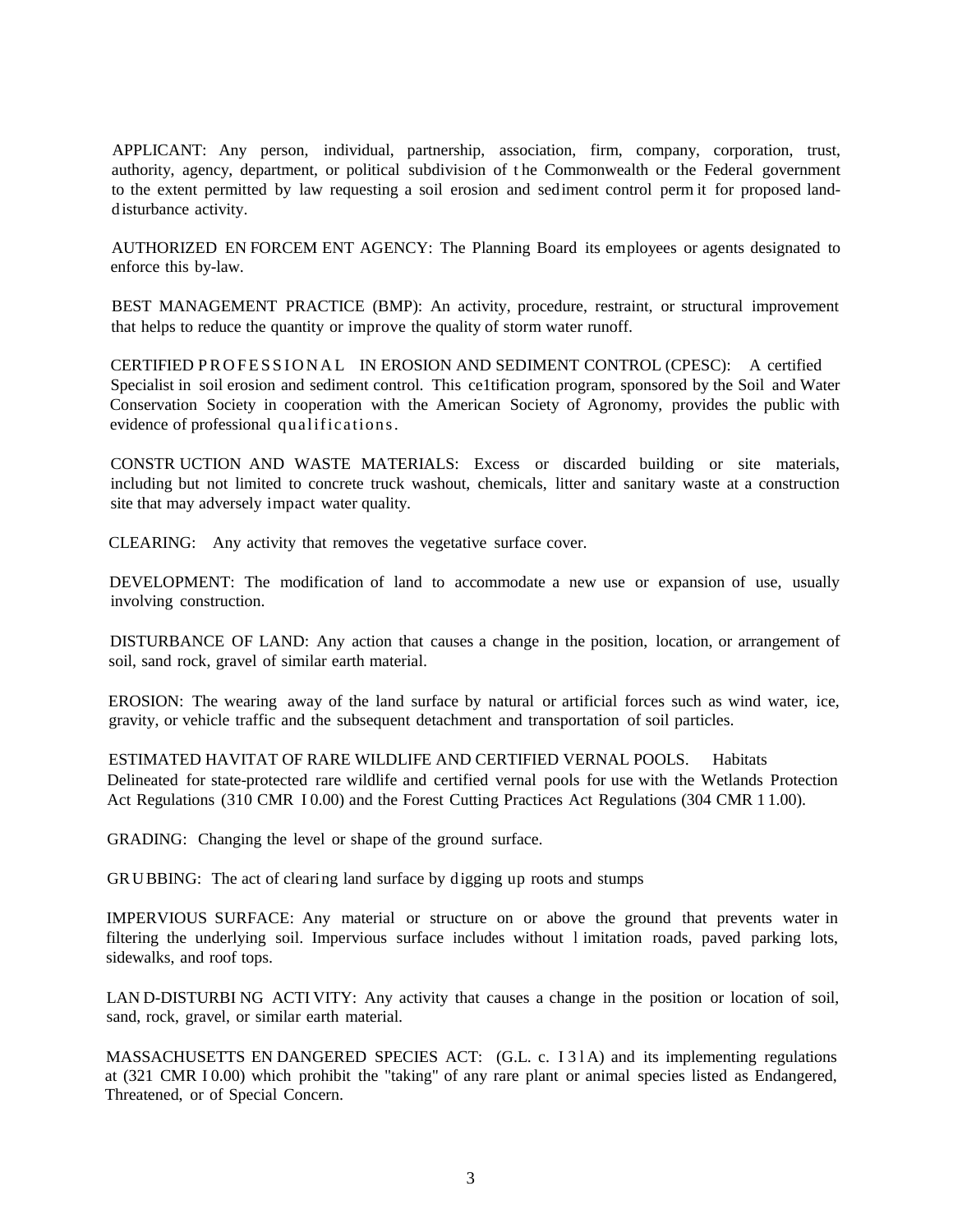MASSACHUSETTS STORM WATER MANAGEMENT POLICY. The Policy issued by the Department of Environmental Protection, and as amended, that coordinates the requirements prescribed by state regulations promulgated under the authority of the Massachusetts Wetlands Protection Act G.L.

c. 131 §. 40 and Massachusetts Clean Waters Act G.L. c. 21, §. 23-56. The Policy addresses storm water impacts through implementation of performance standards to reduce or prevent pollutants from reaching water bodies and control the quantity of runoff from a site.

MUNICIPAL SEPARATE STORM SEWER SYSTEM (MS4) or municipal storm drain system: The system of conveyances designed or used for collecting or conveying storm water, including any road with a drainage system, street, gutter, curb, inlet, piped storm drain, pumping facility, retention or detention basin, natural or man-made or altered drainage channel, reservoir, and other drainage structure that together comprise the storm drainage system owned or operated by the Town of Nahant.

OPERATION AND MAINTENANCE PLAN: A plan setting up the functional, financial and organizational mechanisms for the ongoing operation and maintenance of a storm water management system to insure that it continues to function as designed.

OUTFA LL: The point at which storm water flows out from a point source discernable , confined and discrete conveyance into waters of the Commonwealth.

OUTSTANDING RESOU RCE WATERS (ORWs): Waters designated by Massachusetts

Department of Environmental Protection as ORWs. These waters have exceptional sociologic, recreational, ecological and/or aesthetic values and are subject to more stringent requirements under both the Massachusetts Water Quality Standards (314 CMR 4.00) and the Massachusetts Storm water Management Standards. ORWs include vernal pools certified by the Natural Heritage Program of the Massachusetts Department of Fisheries and Wildlife and Environmental Law Enforcement, all Class A designated public water supplies with their bordering vegetated wetlands, and other waters specifically designated.

OWNER: A person with a legal or equitable interest in property.

PERSON: An individual partnership, association, firm, company, trust, corporation, agency, authority. department or political subdivision of the Commonwealth or the federal government, to the extent permitted by law, and any officer, employee, or agent of such person.

POINT SOURCE: Any discernable confined, and discrete conveyance, including but not limited to, any pipe, ditch, channel, tunnel, conduit, well, discrete fissure, or container from which pollutants are or may be discharged.

PRE-CONSTRUCTION: All activity in preparation for construction.

PRIORITY HABITAT OF RARE SPECIES: Habitats delineated for rare plant and animal populations protected pursuant to the Massachusetts Endangered Species Act and its regulations.

REDEVELOPMENT: Development, rehabilitation, expansion, demolition or phased projects that disturb the ground surface or increase the impervious area on previously developed sites.

RUNOFF: Rainfall, snowmelt, or irrigation water flowing over the ground surface.

SEDIMENT: Mineral or organic soil material that is transported by wind or water, from its origin to another location; the product of erosion processes.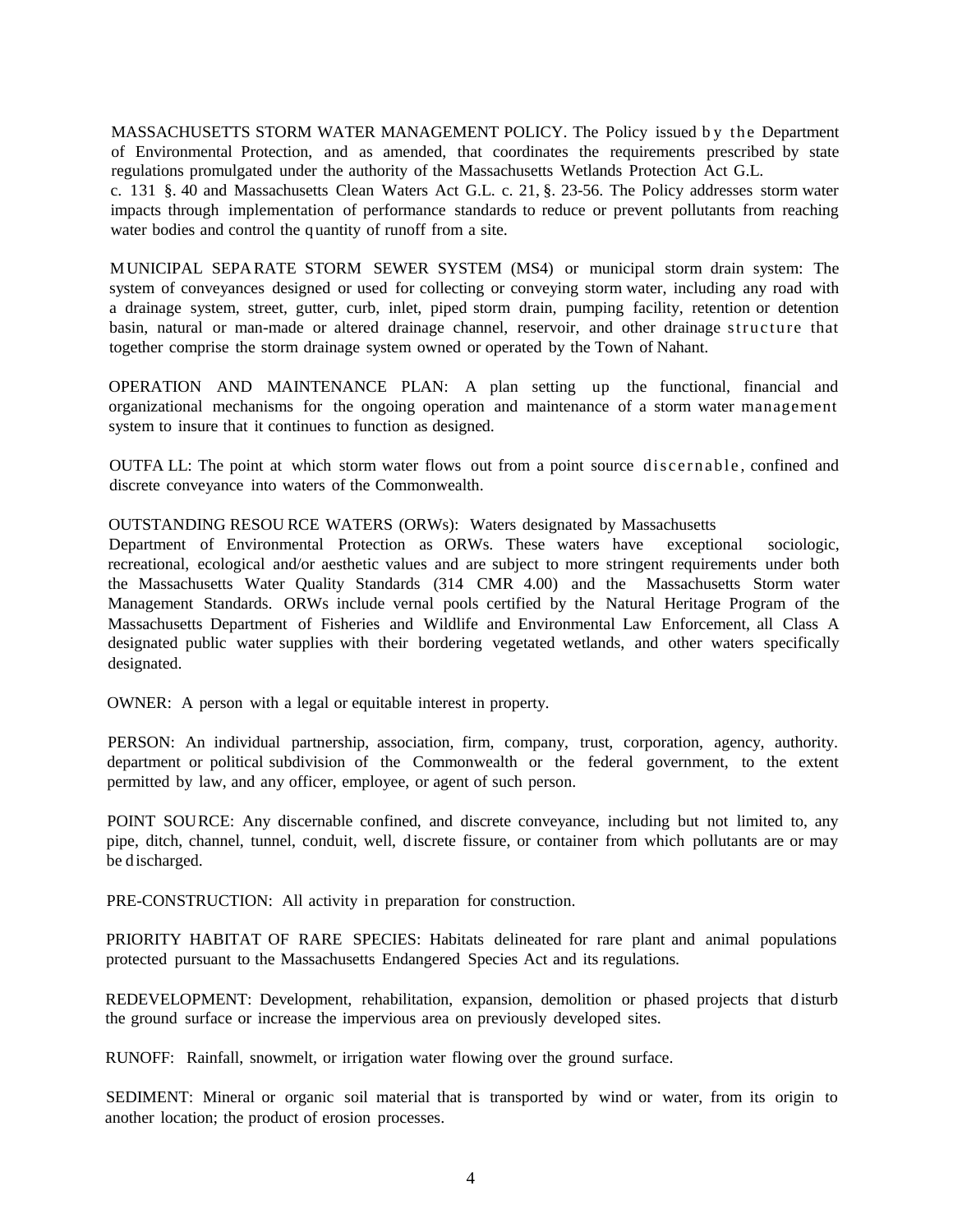SEDIM ENTATION: The process or act of deposition of sediment.

SITE: Any lot or parcel of land or area of property where land-disturbing activities are, were, or will be performed.

SLOPE: The incline of a ground surface expressed as a ratio of horizontal distance to vertical distance.

SOIL: Any earth, sand, rock, gravel, or similar material.

STABILIZATION: The use, singly or in combination, of mechanical, structural, or vegetative methods, to prevent or retard erosion.

STORMWATER: Storm water runoff, snow melt runoff, and surface water runoff and drainage.

STORMWATER MANAGEMENT PLAN: A plan required as part of the application for a Storm water Management Permit. Sec Section 7. A document containing narrative, drawings and details developed by a qualified professional engineer (PE) or a Certified Professional in Erosion and Sedimentation Control (CPESC), which includes best management practices, or equivalent measures designed to control surface runoff, erosion and sedimentation during pre-construction and construction related land disturbance activities.

STRIP: Any activity which removes the vegetative ground surface cover, including tree removal, clearing, grubbing, and storage or removal of topsoil.

TSS: Total Suspended Solids.

VERNA L POOLS: Temporary bodies of freshwater which provide critical habitat for a number of vertebrate and inve1tebrate wildlife species.

WATERCOURSE: A natural or man-ma n channel through which water flows or a stream of water, including a river, brook, or underground stream.

WETLAND RESOURCE AREA. Areas specified in the Massachusetts Wetlands Protection Act G.L. c. 1 31, § 40 and in the Town of Nahant wetland bylaw/ordinance.

# **SECTION 3. AUTHORITY**

This bylaw is adopted under authority granted by the Home R u le Amendment of the Massachusetts Constitution, the Home Rule statutes, and pursuant to the regulations of the federal Clean Water Act found at 40 CFR 122.34

Nothing in this Bylaw is intended to replace the requirements of any other bylaw that has been made or may be adopted by the Town of Nahant.

# **SECTION 4. APPLICABILITY**

This bylaw shall apply to all activities that result in disturbance of one or more acres of land that drains to the municipal separate storm sewer system. Except as authorized by the Planning Board In a Storm water Management Permit or as otherwise provided in this bylaw, no person shall perform any activity that results in disturbance of an acre or more of land. Normal maintenance and improvement of land in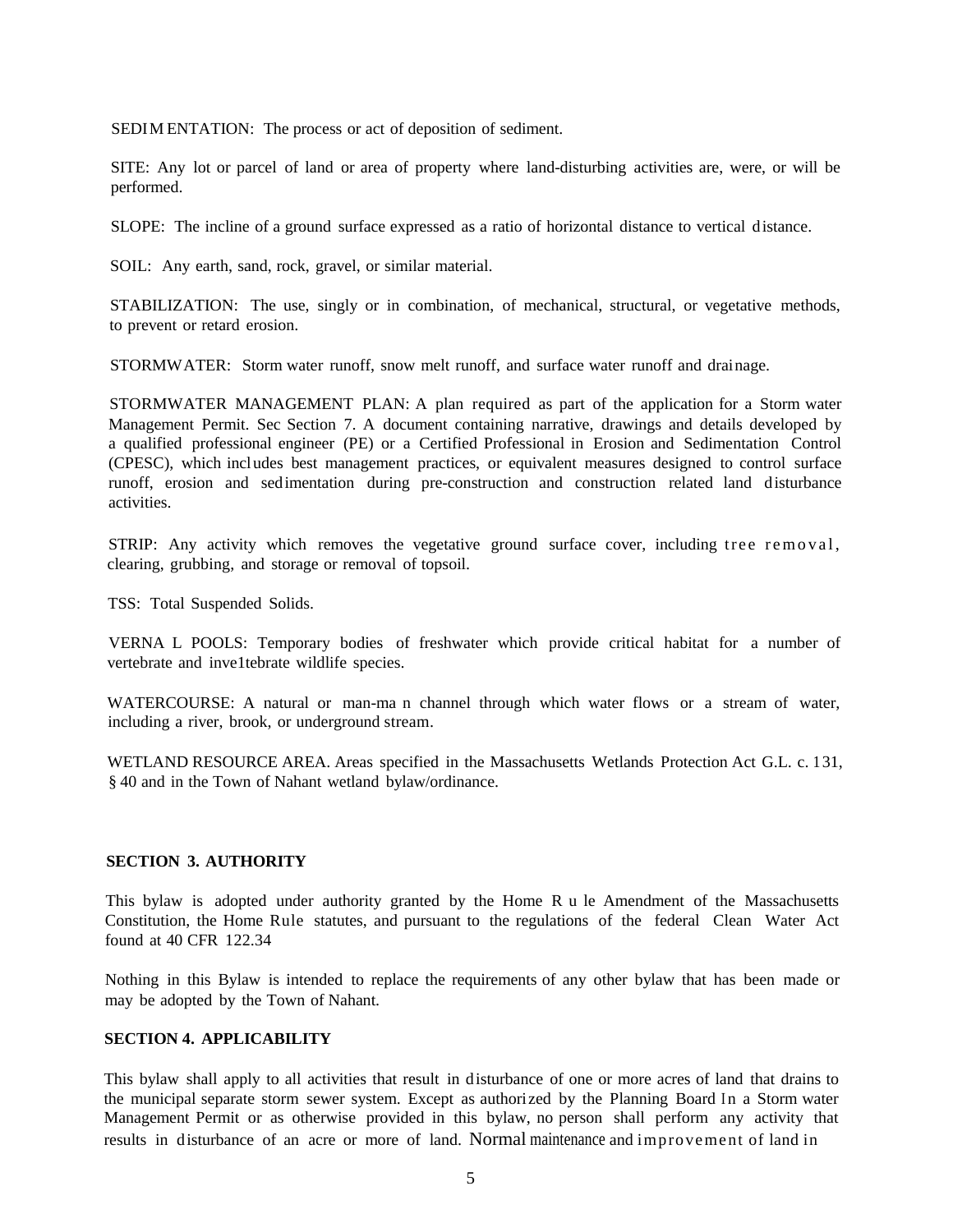Agricultural or aqua cultural use, as defined by the Wet lands Protection Act regulation 310 CMR 10.4, are exempt. In addition, as authorized in the Phase JI Small MS4 General Permit for Massachusetts, storm water discharges resulting from the above activities that are subject to jurisdiction under the Wetlands Protection Act and demonstrate compliance with the Massachusetts Storm Water Management Pol icy as reflected in an Order of conditions issued by the Conservation Commission arc exempt from compliance with this bylaw.

No person may undertake a construction activity, i ncluding clearing, grading and excavation that results in a land disturbance that will disturb equal to or greater than one acre of land or will disturb less than one acre of land but part of a larger common plan of development or sale that will ultimately disturb equal to or greater than one acre of land d raining in to the Town of Nahant municipal storm sewer system without a permit from the Planning Board. Construction activity does not include routine maintenance that is performed to maintain the original line and grade, hydraulic capacity or the original purpose of the site.

Construction activities that are exempt are:

- 1. Normal maintenance and improvement of land in agricultural use as defined by the Wetlands Protection Act regulations 310 CMR I 0.04 and MGL Chapter 40A, section 3;
- 2. Maintenance of existing landscaping gardens, or lawn areas associate with a single family dwelling provided such maintenance does not include the addition of more that I 00 cubic yards of soil material, or alteration of drainage patterns;
- 3. The construction of fencing that will not substantially alter existing terrain or drainage patterns:
- 4. Normal maintenance of Town owned public land, ways, and appurtenances:
- 5. Maintenance, reconstruction or resurfacing of any public way; and the installation of drainage structures or utilities within or associated with public ways that have been approved by the appropriate authorities provided that written notice be filed with the Planning Board fourteen (14) days prior to commencement of activity;
- 6. Activities that are subject to jurisdiction under the Wetlands Protection Act and demonstrate compliance with the Massachusetts Storm Water Management Policy as reflected in an Order of Condition issued by the Conservation Commission.

# **SECTION 5.RESPONSIBILITY FOR ADMINISTRATION**

- A. The Planning Board shall administer, implement and enforce this bylaw. Any powers granted to or duties imposed upon the Planning Board may be delegated in writing by the Planning Board to its employees or agents.
- B. Waiver. The Planning Board may waive strict compliance with any requirement of this by-law or the rules and regulations promulgated hereunder, where:
	- (1) Such action is allowed by federal, state and local statutes and/or regulations,
	- (2) Is in the public interest, and
	- (3) Is not inconsistent with the purpose and intent of this by-law.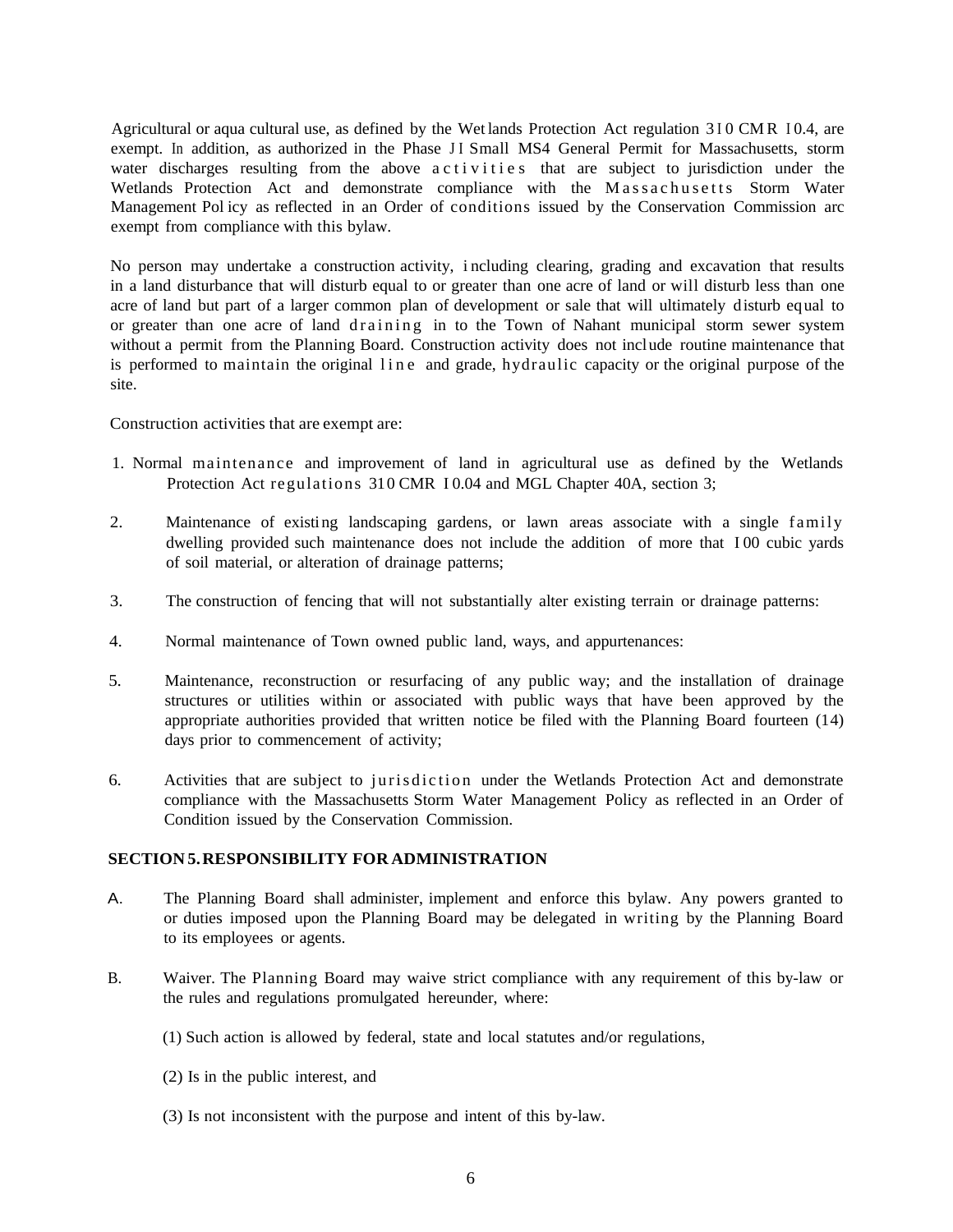C. Public Hearing. The Permit Authority shall hold a public hearing within sixty five (65) days of the receipt of a complete application and shall take final action within  $n$  in et y (90) days from the time of the close of the hearing unless such time is extended by agreement between the applicant and the Permit Authority. Notice of the public hearing shall be given by publication and posting and by certified mail at the applicants expense to abutters at least fourteen 14) days prior to the hearing. The Permit Authority shall make the application available for inspection by the public during business hours at the Nahant Town Hall.

- D. I nformation requests. The applicant shall submit all additional information requested by the Permit Authority to issue a decision on the application.
- E. Actions by the Permit Authority may include;
	- 1.. Approve the Storm water Management Permit (Storm water Management Permit) Application and issue a permit if it finds that the proposed plan will protect water resources and meets the objectives and requirements of this by-law;
	- 2. Approve the Storm water Management Permit application and issue a permit with conditions, modifications or restrictions that the Permit Authority determines are required to ensure that the project will protect water resources and meets the objectives and requirements of this by-law;
	- 3. Disapprove the Storm water Management Permit Application and deny the permit if it finds that the proposed plan will not protect water resources or fails to meet the objectives and requirements of this by-law.
- F. Failure of the Permit Authority to take final action. Failure of the Permit Authority to take final action upon an Application within the time specified above shall be deemed to be approval of said Application. Upon certification by the Town Clerk that the allowed time has passed without the Permit Authority's action, the Storm water Management Permit shall be issued by the Town Clerk.

# **SECTION 6. RULES AND REG ULATIONS**

The Planning Board may adopt, and periodically amend rules and regulations to effectuate the purposes of this by-law. Failure by the Planning Board to promulgate such rules and regulations shall not have the effect of suspending or in this by-law. The Rules and Regulations shall include Permits and Procedure; Storm water Management Plan; Operation and Maintenance Plans, etc.

# **SECTION 7. SURETY**

The P l a n n i n g Board may require the permittee to post before the start of land disturbance activity, a surety bond, irrevocable letter of cred it, cash, or other acceptable security. The form of the bond shall be approved by town counsel, and be in an amount deemed sufficient by the Planning Board to ensure that the work will be completed in accordance with the permit. If the project is phased, the Planning Board may release part of the bond as each phase is completed in compliance with the permit but the bond may not be fully released until the Planning Board has received the final report as required by Section I 0 and issued a certificate of completion.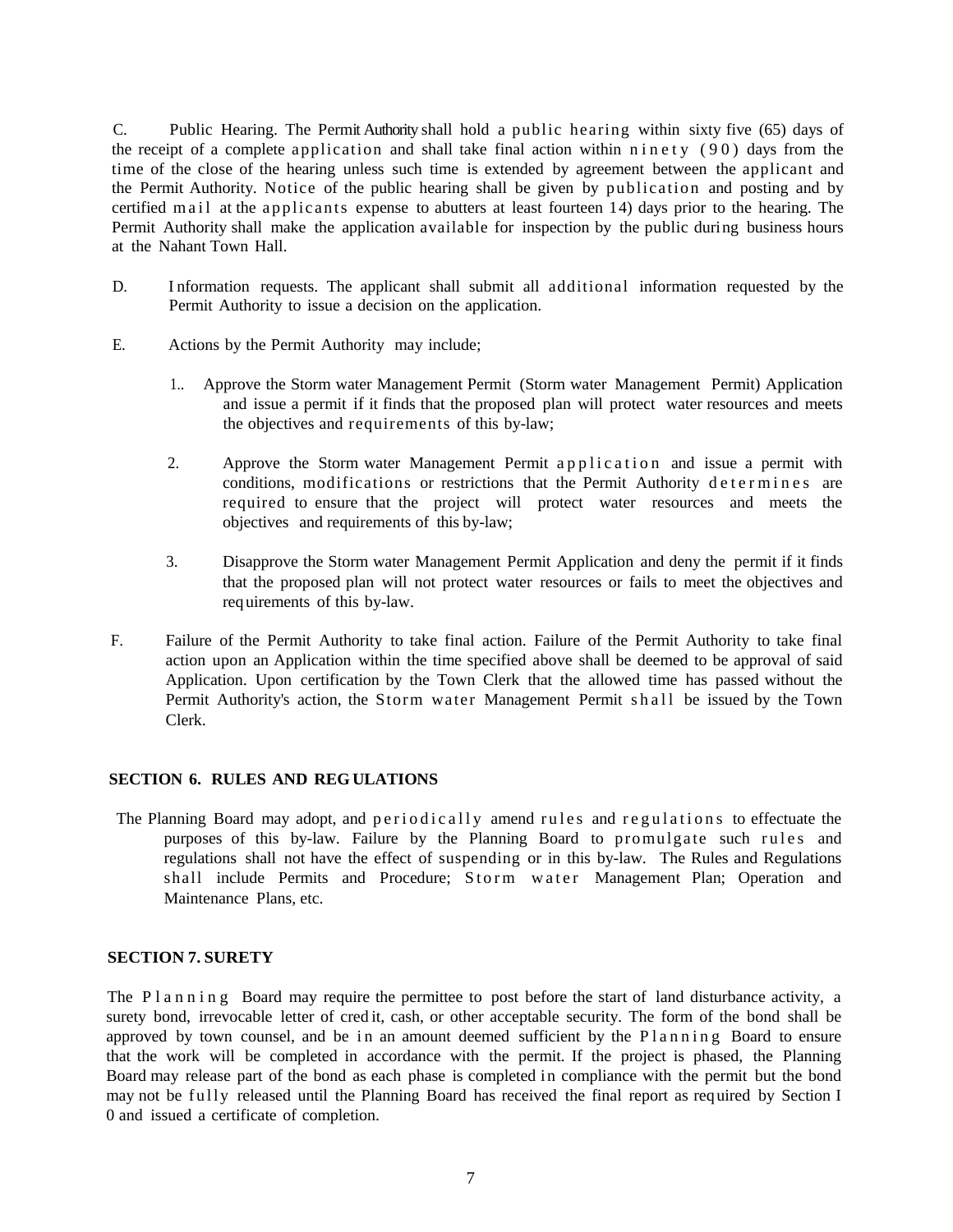### **SECTION 8. FINAL REPORTS**

Upon completion of the work, the permittee shall submit a report (including certified as-built construction plans, as outlined in Subdivision Regulations, Section IV.B.8.a, from a Professional Engineer (P.E.). surveyor, or Celtified Professional in Erosion and Sediment Control (CPESC), certifying that all erosion and sediment control devices, and approved changes and modification, have been completed in accordance with the conditions of the approved permit. Any discrepancies should be noted in the cover letter.

### **SECTION 9. ENFORCEMENT**

- A. The Planning Board or an authorized agent of the Planning Board shall enforce this by-law, regulations, orders, violation notices, and enforcement orders, and may pursue all civil and criminal remedies for such violations.
- B. Orders
	- 1. The Planning Board or an authorized agent of the Planning Board may issue a written order to enforce the provisions of this by-law or the regulations thereunder, which may include:
		- (a) A requirement to cease and desist from the land-disturbing activity until there is compliance with the bylaw and provisions of the land-disturbance permit:
		- (b) Maintenance, installation or performance of additional erosion and sediment control measures:
		- (c) Monitoring, analyses, and reporting
		- (d) Remediation of erosion and sedimentation resulting directly or indirectly from the land-disturbing activity.
	- 2. If the enforcing person determines that abatement or remediation of erosion and sedimentation is required, the order shall set forth a deadline by which such abatement or r e m e d i a t i o n must be completed. Said order shall further advise that, should the violator or property owner fail to abate or perform remediation within the specified deadline the Town of Nahant. may, at its option, undertake such work, and the prope1ty owner shall reimburse the Town of Nahant expenses

### **9(B) (3) (Special Assessment)**

3. With in thirty (30) days after completing all measures necessary to abate the violation or to perform remediation, the violator and the property owner shall be notified of the costs incurred by the Town of Nahant, including administrative costs. The violator or property owner may file a written protest objecting to the amount or basis of costs with the Planning Board within thirty (30) days of receipt of the notification of the costs incurred. If the amount due is not received by the expiration of the time in which to file a protest or within thirty (30) days following a decision of the Planning Board affirming or reducing the costs, or from a final decision of a court of competent jurisdiction, the cost shall become a municipal charges lien against the property owner pursuant to G.L.Ch. 40§58 for the amount of said costs. Interest shall begin to accrue on any unpaid costs at the statutory rate, as provided in G.L. Ch. 59, § 57, after the thirty first day following the day on which the costs were d ue. **Rev. 3/6/2017 by Town Counsel and TA.**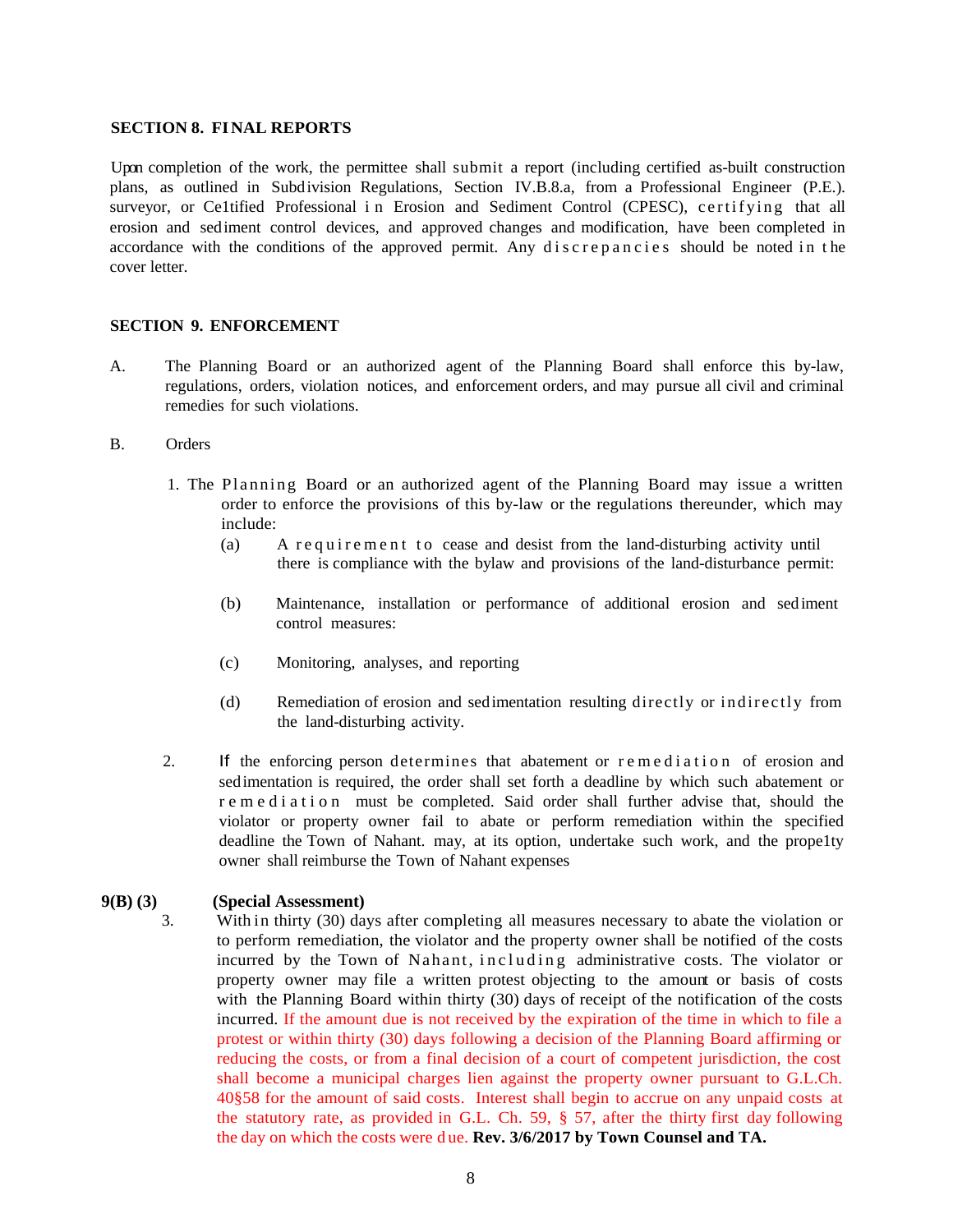C. **Criminal Penalty.** Any person who violates any provision of this by-law, regulation, order or permit issued there under, shall be punished by a fine of not more than \$100.00. Each day or part thereof that such violation occurs or continues shall constitute a separate offense.

# D. **Non-Criminal Penalty**

As an alternative to criminal prosecution or civil action, the Town of Nahant may elect to utilize the non-criminal disposition procedure set forth in G.L. Ch.40,§ 21 D. and Article XIII (Non-Criminal Disposition of Violations) within the Police By-Laws of the Town of Nahant, in which case the Planning Board of the Town of Nahant shall be the enforcing person. The penalty for the 1<sup>st</sup> violation shall be **\$25.00.** The penalty for the  $2<sup>nd</sup>$  violation shall be **\$50.00.** The penalty for the  $3<sup>rd</sup>$  and subsequent violations shall be **\$100.00.** Each day or part thereof that such violation occurs or continues shall constitute a separate offense. **Rev. 3/6/2017 by Town Counsel and TA.**

- E. Appeals. The decisions or order of the Planning Board shall be final. Further relief shall be to a court of competent jurisdiction
- F. Remedies Not Exclusive. The remedies listed in this by-law are not exclusive of any other remedies available under any applicable federal, state or local law.

# **SECTION 1O. CERTIFICATE OF COMPLETION**

The issuing authority will issue a letter certifying completion upon receipt and approval of the final reports and/or upon otherwise determining that all work of the permit has been satisfactorily completed in conformance with this bylaw.

# **SECTION 1 1. SEVERABILITY**

If any provision, paragraph, sentence, or clause of this by-Jaw shall be held invalid for any reason, all other provisions shall continue in full force and effect.

ATM 4/25/2015 Warrant Article 11. (General) approved *amendment* to the Town's bylaws. AG amendment approval 8/31/2015 Case # 7562

This general bylaw shall be in full force and effect from and after its passage approval recording and publications, as provided by law.

Passed and adopted by Town Meeting of the Town of Nahant on the twenty fifth (25<sup>th</sup>) day of April, 2015 by a unanimous vote in favor.

Approved by the Attorney General of Massachusetts on August 31, 2015.